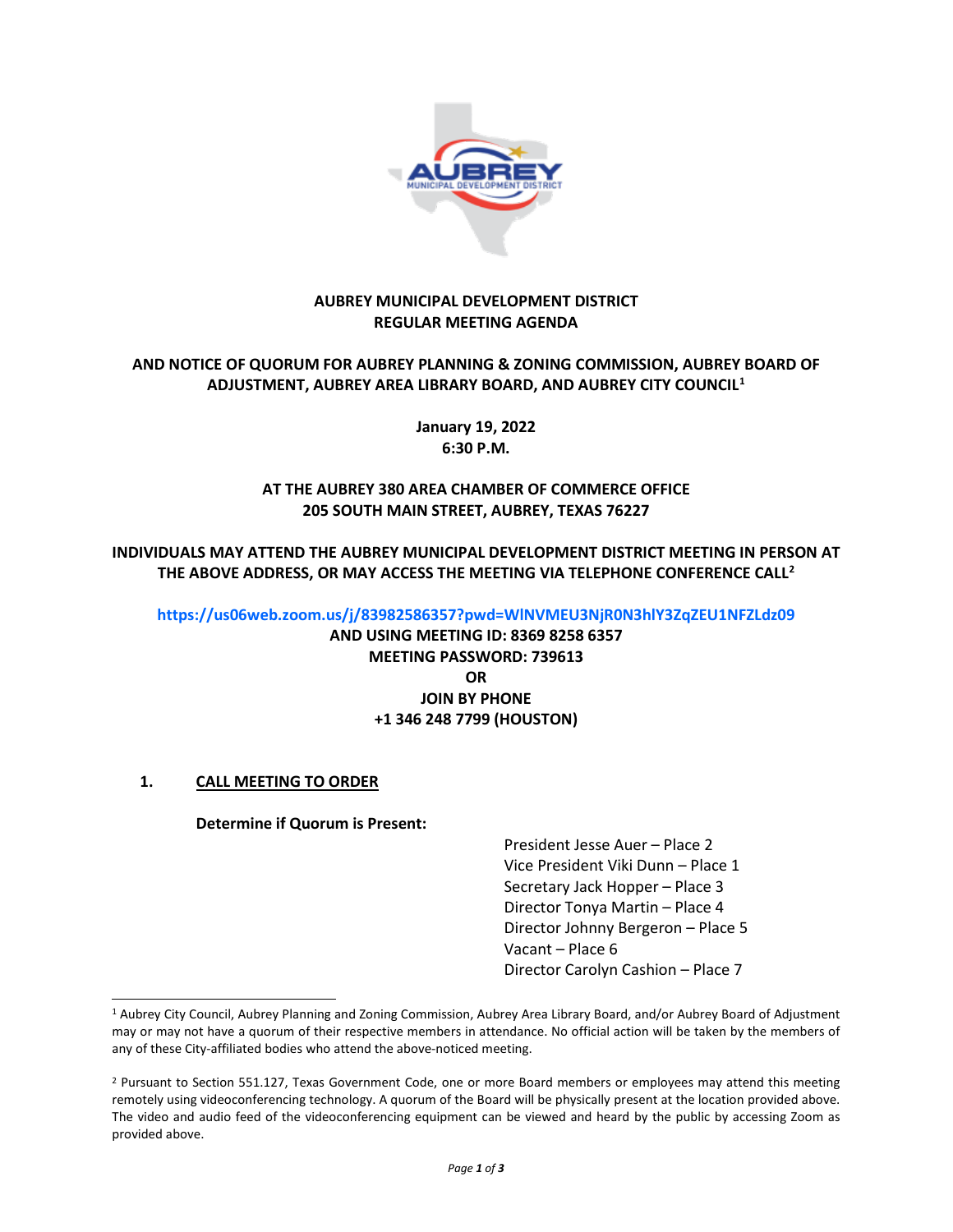# **2. INVOCATION & PLEDGE OF ALLEGIANCE**

*Pledge of Allegiance to the Flag – "I pledge allegiance to the Flag of the United States of America, and to the Republic for which it stands, one Nation under God, indivisible, with liberty and justice for all."*

*Pledge of Allegiance to the Texas Flag – "Honor the Texas flag; I pledge allegiance to thee, Texas, one state under God, one and indivisible."*

- **3.** Consideration and action regarding the Financial Reports from: (Gray/Bauer [| Document Link\)](https://www.dropbox.com/s/s87x00xq7efqkou/2022%200119%20Item%203.pdf?dl=0)
	- a) November 2021
	- b) December 2021
- **4.** Consideration and action regarding the Executive Director recruitment and hiring process. (Bauer [| Document Link\)](https://www.dropbox.com/s/e005fguwqojxkb0/2022%200119%20Item%204.pdf?dl=0)
- **5.** Consideration and action on a Performance Agreement by and between the Aubrey Municipal Development District and Chicken Express of Aubrey. (Gray/Bauer [| Document Link\)](https://www.dropbox.com/s/694hjptasa2dwrp/2022%200119%20Item%205.pdf?dl=0)
- **6.** Consideration and action regarding projects and funding partnerships for downtown TXDOT projects (Gray/Bauer [| Document Link\)](https://www.dropbox.com/s/f0lixnn70jhztxv/2022%200119%20Item%206.pdf?dl=0)

#### **7. EXECUTIVE SESSION**

In accordance with Texas Government Code, Section 551.001, et seq., the Board of Directors will recess into Executive Session (closed meeting) to discuss the following:

- a) Section 551.087 Economic Development Negotiations. To discuss or deliberate regarding commercial or financial information that the City has received from a business prospect that the City seeks to have locate, stay, or expand in or near the territory of the City and with which the City is conducting economic development negotiations; and/or to deliberate the offer of a financial or other incentive to the business prospect:
	- i. Project 155.021: a business redevelopment prospect
- b) Section 551.074 Personnel Matters. 1) to deliberate the appointment, employment, evaluation, reassignment, duties, discipline, or dismissal of an Executive Director.
- **8.** Reconvene into Open Session: Time: \_\_\_\_\_\_\_\_\_\_\_\_\_\_\_\_\_\_\_ In accordance with Texas Government Code, Chapter 551, the Board of Directors will reconvene into Regular Session to consider and take appropriate action, if any, regarding any items discussed in Executive Session.

# **9. ADJOURN**

*The Aubrey Municipal Development District reserves the right to adjourn into closed session at any time during the course of this meeting to discuss any of the matters listed on this document, as authorized by Texas Government Code Section 551.071 (Consultation with Attorney).*